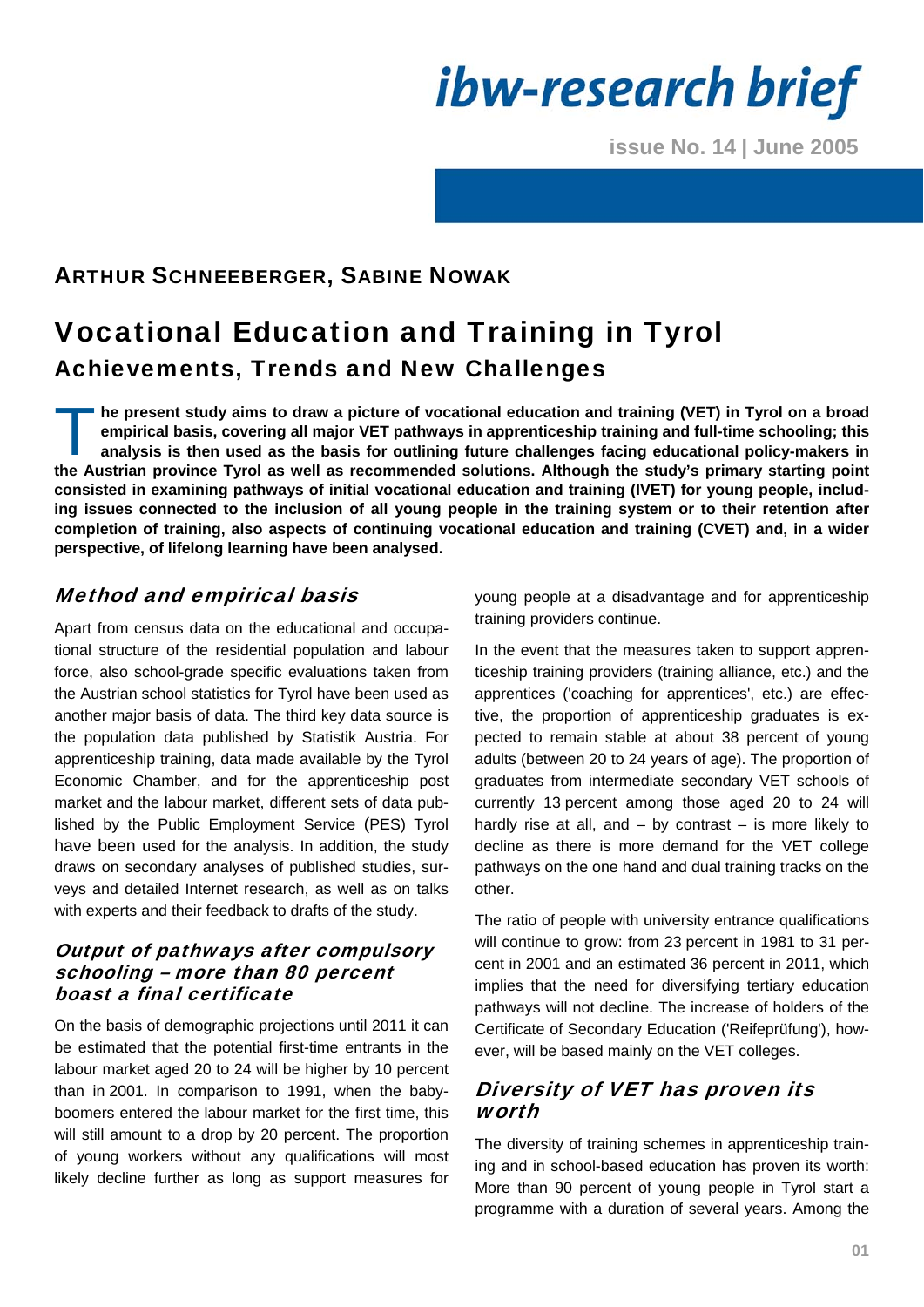20-to-24-year-old residential population of Tyrol, more than 82 percent obtain a certificate in a pathway after compulsory schooling – one generation ago, this was achieved only by 64 percent. Among those aged 20 to 24 without any qualifications, about 7 percent were not – or only for a very short time – in a school-based education pathway or the apprenticeship training system; about 5 percent of each age group remained in school-based education or dual training for a longer time but did not complete their respective pathway successfully. Taking into account the mobility of students between education and training tracks, it becomes clear that the great success of training is due to the diversity of existing tracks as well as to the students' opportunities of changing between them. Without the VET school and dual training, the selectivity of the VET college and the academic secondary school would not be acceptable, because we would be facing a proportion of young people without any qualifications considerably exceeding the 25 percent mark.

All the available indicators show that people who boast a certificate participate more frequently in employment than people without, and that they are affected more rarely by the risk of unemployment. Youth unemployment (of those aged below 25) on the whole can be rated as insignificant in Tyrol, above all when comparing the proportion of affected people to other European countries (5.9 percent in Tyrol as against 18 percent on the EU-25 country average).

All the VET tracks lead to a relatively high labour force participation: Young adults (aged 20 to 24) with an apprenticeship certificate boast the highest labour force participation with 97 percent, even before VET school and college graduates with 94 percent. 76 percent of young adults without training are in employment. Among people without any qualification, the risk of unemployment is clearly higher than among apprenticeship graduates (4.7 vs. 2.7 percent of the labour force), although both the PES and the print media list a large number of vacancies without any formal qualification requirements.

Nearly 90 percent of 1,000 former apprentices, who were questioned 5 to 10 years after completing their training, assessed enterprise- and vocational school-based training with marks between very good and satisfactory. The survey also shows that about 90 percent are satisfied with their current job: 75 percent stated that they were able to take advantage, at their workplace, of many of the skills and much of the know-how they had acquired during their training. This proves that, despite the manifold other developments of apprenticeship certificate holders, who at the time of graduation are only about 18 or 19 years old, apprenticeship training forms a reliable basis for the future employment of the majority of apprenticeship graduates. The fact of mobility after completion of apprenticeship training (both in terms of the employer and vertically in their field) is frequently misinterpreted, but constitutes a feature of an open society characterised by occupational mobility and can be found in all VET pathways.

#### TABLE 1:

| <b>Level of education</b>                                  | 1981           | 1991              | 2001           | 2011<br>(Trend) |
|------------------------------------------------------------|----------------|-------------------|----------------|-----------------|
| <b>Vocational schools for apprentices</b>                  | 34             | 39                | 38             | $+ -$           |
| <b>Higher technical and vocational</b><br>colleges (BHS)   | 5              | 9                 | 14             | $+ +$           |
| Intermediate technical an vocational<br>colleges (BMS)     | 16             | 14                | 13             | -1--            |
| <b>Higher general secondary schools</b>                    | 14             | $12 \overline{ }$ | 15             | ÷.              |
| Universities, Fachhochschulen, Post-<br>secondary colleges | $\overline{2}$ | $\overline{2}$    | $\overline{2}$ | $++$            |
| <b>Compulsory schools</b>                                  | 30             | 24                | 18             | --              |
| Total (abs.)                                               | 52,900         | 58,800            | 42,700         | 47.000          |

## **Educational attainment of the 20-to-24-year-olds in the Tyrolean tresident population in comparison of time, per cent**

Source: Statistics Austria; *ibw-*calculations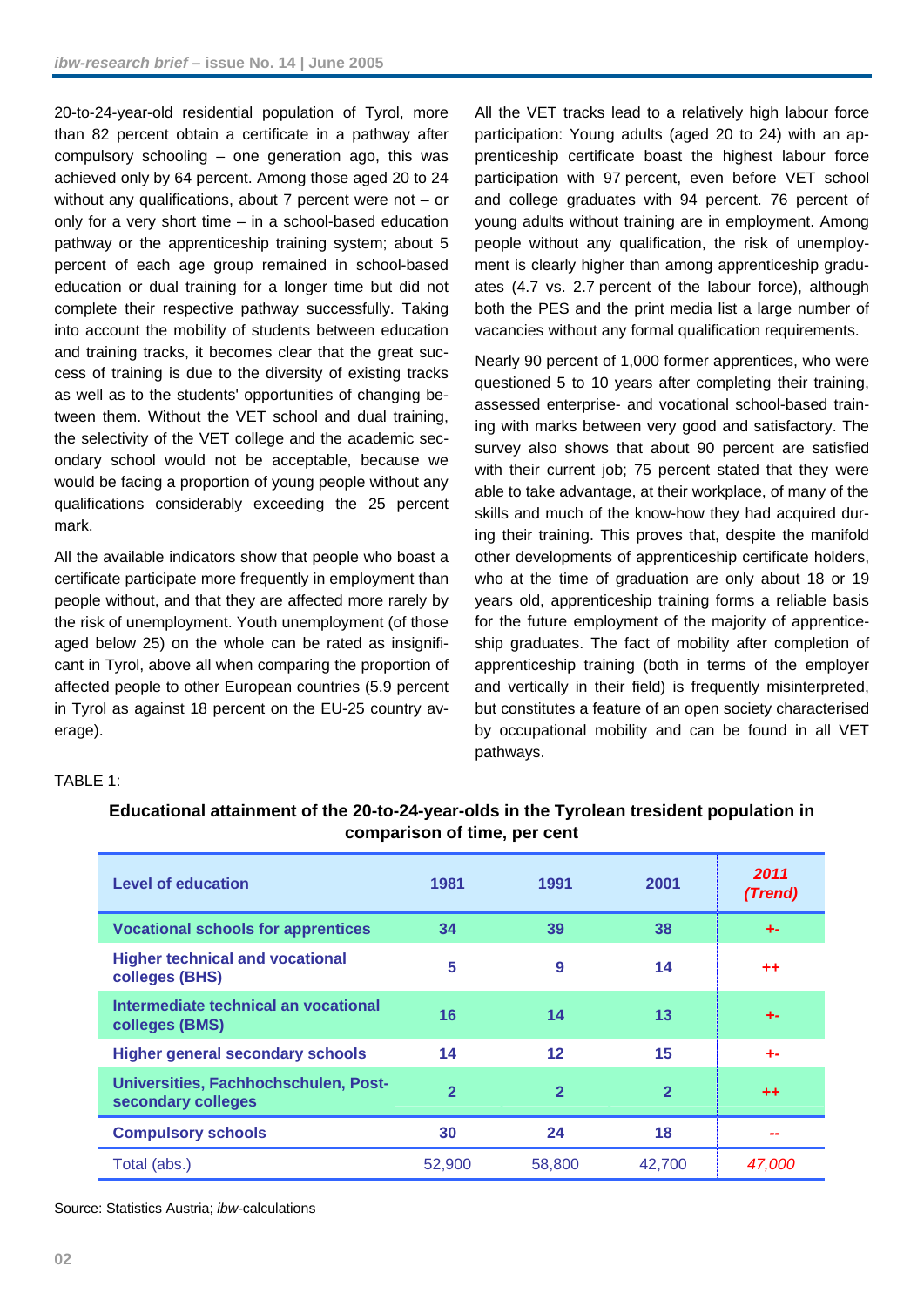# New VET and occupational fields – increased support for apprentices

As the service sector grows, the pressure on the structure of the apprenticeship trades and on the apprenticeship post market to change increases. In Tyrol, not only a large number of new apprenticeship trades have been implemented to cope with structural change, but also a training alliance has been established, which aims particularly to support highly specialised enterprises through inter-company training. In the public employment sector, the most pronounced deficits in the ratio between apprenticeship graduates in employment and apprentices can be observed. In the future it will be vital that also the public sector (in general and in the form of simple jobs or the so-called 'practitioners' jobs') takes into account the needs of young people who have difficulties integrating in training and the world of work.

Therefore it will be necessary also in the foreseeable future to provide training slots complementing regular apprenticeship training and intermediate secondary VET schools. The recurring discussions on the required 'safety net', which crop up every year, should be avoided as they lead to insecurity among young people and their parents. Increasing the graduation rate beyond the attained mark of 82 percent will be possible only through continued active efforts of schools, the economy, the PES and the provincial government.

The creation of access to training for young people at a disadvantage, however, is but the first step, which must be followed by other measures during training. Another requirement is the networking of support activities between training providers, vocational schools and academic secondary schools as well as programme and project promoters, which represents a key prerequisite for a sustainable and efficient use of resources.

# Parity of esteem of general education and VET

The improvement of equivalence of general education and VET pathways in the public view has already for a long time been a prime goal of educational policies. Various second-chance programmes, such as the academic secondary schools and the VET colleges for people under employment and (since 1997) the *Berufsreifeprüfung* (or BRP, i.e. certificate providing university access for skilled workers) have long played a key role in the promotion of equivalence of general education and VET pathways. In early 2005, the Tyrol Economic Chamber developed a new BRP concept. It is recommended to further promote the well-proven tracks linking VET and general education as well as to create new pathways.

#### Additional qualifications and interlinkage between VET schools and colleges and the world of work

Since the late 1990s, the full-time VET schools and colleges have made considerable contributions towards tackling the ICT challenges in education and the joboriented skills training. As another focus, entrepreneurial spirit (i.e. 'entrepreneurship', however also 'intrapreneurship') should be intensified across specialist areas, to act as a 'seed' for developing young people. As a rule, they consider actually becoming self-employed only after having gathered many years of experiences. Therefore it is also necessary to strengthen the two general skills 'independence' and 'responsibility' in the world of work and CVET. One key area to be explored through contacts with enterprises and already employed graduates is in how far foreign language classes meet job requirements. When weighting Romance languages, for instance, entrepreneurs attach greater importance to Italian than to Spanish.

### Second-chance education pathways will become even more important

Demographic decline is the main reason why the share of skilled workers with an apprenticeship certificate who enter the labour market for the first time is relatively low. In view of the fact that the number of young people continues to be relatively low, VET programmes in the form of modified apprenticeship training schemes (shortened and intensified apprenticeship period) for young adults without any qualification or with retraining needs represent one of the most targeted strategies to combat the skilled workers' shortage. In 2004, second-chance education pathways made up the sizeable share of slightly more than 10.5 percent of 4,391 final apprenticeship exams passed successfully in Tyrol.

# Ageing of labour force requires longer CVET participation

The proportion of 40-to-64-year-olds in the population in main working age can be expected to increase from 41 percent in 1995 to 52 percent in 2015. According to the 2003 Microcensus on Lifelong Learning (Statistik Austria), 28 percent of the 25-to-64-year-olds in Tyrol attended VET or CVET programmes within the 12 months' period before the survey was conducted. By the year